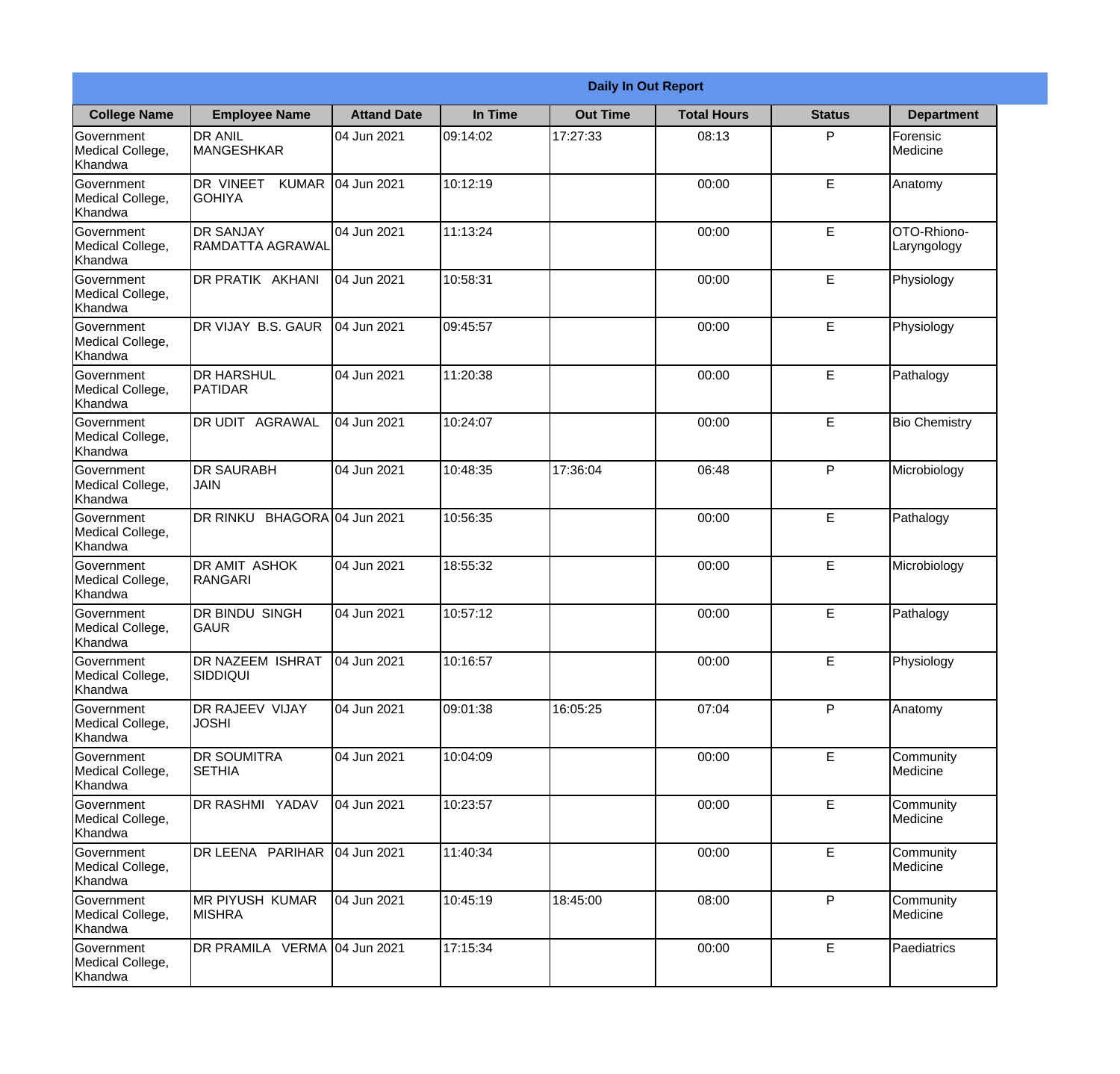| <b>Designation</b>                  | <b>Category</b>     |
|-------------------------------------|---------------------|
| <b>Assistant Professor</b>          | Para Clinical       |
| Professor                           | <b>Non Clinical</b> |
| Professor                           | Clinical            |
| <b>Assistant Professor</b>          | Non Clinical        |
| Associate Professor Non Clinical    |                     |
| Assistant Professor   Para Clinical |                     |
| Associate Professor Non Clinical    |                     |
| Associate Professor Para Clinical   |                     |
| Assistant Professor   Para Clinical |                     |
| Professor                           | Para Clinical       |
| Associate Professor Para Clinical   |                     |
| Professor                           | Non Clinical        |
| <b>Assistant Professor</b>          | Non Clinical        |
| <b>Assistant Professor</b>          | Para Clinical       |
| <b>Assistant Professor</b>          | Para Clinical       |
| <b>Assistant Professor</b>          | Para Clinical       |
| Statistician                        | Para Clinical       |
| Professor                           | Clinical            |

## **Daily In Out Report**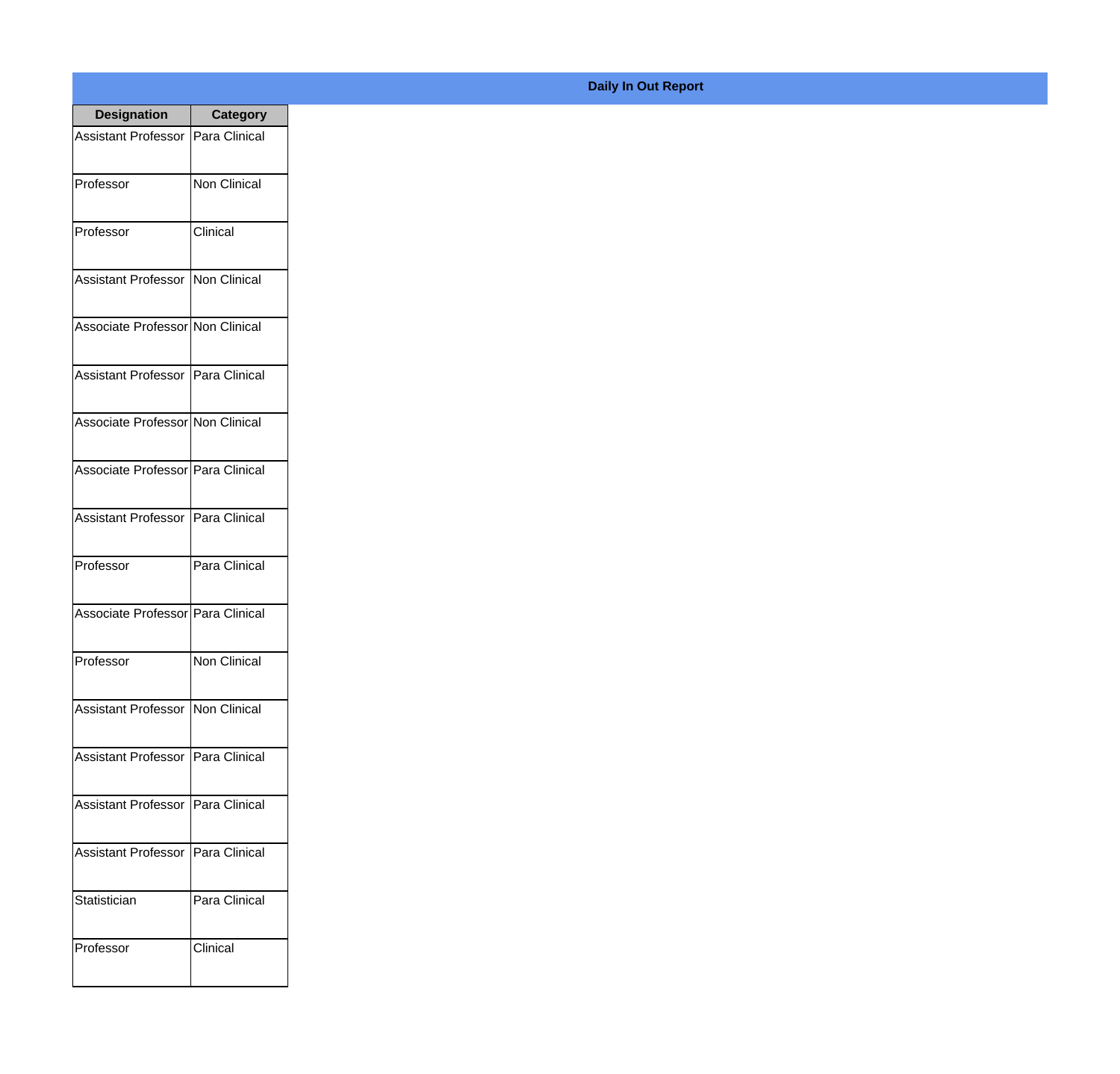|                                                  | <b>Daily In Out Report</b>                            |             |          |          |       |   |                             |  |
|--------------------------------------------------|-------------------------------------------------------|-------------|----------|----------|-------|---|-----------------------------|--|
| Government<br>Medical College,<br>Khandwa        | <b>DR GARIMA</b><br><b>AGRAWAL VARSHNEY</b>           | 04 Jun 2021 | 12:13:28 | 17:15:27 | 05:02 | P | Paediatrics                 |  |
| Government<br>Medical College,<br>Khandwa        | <b>DR SIDDHARTH</b><br><b>BANODE</b>                  | 04 Jun 2021 | 09:23:49 | 17:20:58 | 07:57 | P | Pharmacology                |  |
| <b>Government</b><br>Medical College,<br>Khandwa | <b>DR PRIYA KAPOOR</b><br>KAPOOR                      | 04 Jun 2021 | 09:47:20 |          | 00:00 | E | Pathalogy                   |  |
| Government<br>Medical College,<br>Khandwa        | <b>DR SAPNA</b><br><b>MAHESHRAM</b>                   | 04 Jun 2021 | 10:37:18 |          | 00:00 | E | Community<br>Medicine       |  |
| Government<br>Medical College,<br>Khandwa        | <b>DR SEEMA</b><br><b>SUDHAKARRAO</b><br>SUTAY        | 04 Jun 2021 | 16:45:01 |          | 00:00 | E | Forensic<br>Medicine        |  |
| Government<br>Medical College,<br><b>Khandwa</b> | DR RAKESH SINGH<br><b>HAZARI</b>                      | 04 Jun 2021 | 16:10:03 |          | 00:00 | E | Pathalogy                   |  |
| Government<br>Medical College,<br>Khandwa        | <b>DR NISHA</b><br>KAITHWAS                           | 04 Jun 2021 | 10:23:34 | 13:32:31 | 03:09 | P | Psychiatry                  |  |
| Government<br>Medical College,<br>Khandwa        | <b>DR ASHOK</b><br><b>BHAUSAHEB NAJAN</b>             | 04 Jun 2021 | 09:55:07 |          | 00:00 | E | Forensic<br>Medicine        |  |
| Government<br>Medical College,<br>Khandwa        | <b>DR NITESHKUMAR</b><br>KISHORILAL<br><b>RATHORE</b> | 04 Jun 2021 | 10:21:52 | 19:26:59 | 09:05 | P | Pharmacology                |  |
| Government<br>Medical College,<br>Khandwa        | <b>DR SANGEETA</b><br><b>CHINCHOLE</b>                | 04 Jun 2021 | 10:44:29 |          | 00:00 | E | Physiology                  |  |
| <b>Government</b><br>Medical College,<br>Khandwa | <b>DR NISHA MANDLOI</b><br>PANWAR                     | 04 Jun 2021 | 09:58:42 | 16:55:25 | 06:57 | P | Obstetrics &<br>Gynaecology |  |
| Government<br>Medical College,<br>Khandwa        | <b>DR SATISH</b><br><b>CHANDEL</b>                    | 04 Jun 2021 | 12:03:30 |          | 00:00 | Е | Pharmacology                |  |
| Government<br>Medical College,<br>Khandwa        | <b>DR JITENDRA</b><br><b>AHIRWAR</b>                  | 04 Jun 2021 | 11:09:20 | 20:14:01 | 09:05 | P | Pathalogy                   |  |
| Government<br>Medical College,<br>Khandwa        | <b>DR MUKTESHWARI</b><br><b>GUPTA</b>                 | 04 Jun 2021 | 12:10:35 | 17:52:03 | 05:42 | P | Pharmacology                |  |
| Government<br>Medical College,<br>Khandwa        | <b>DR PURTI AGARWAL</b><br><b>SAINI</b>               | 04 Jun 2021 | 10:47:08 |          | 00:00 | E | Pathalogy                   |  |